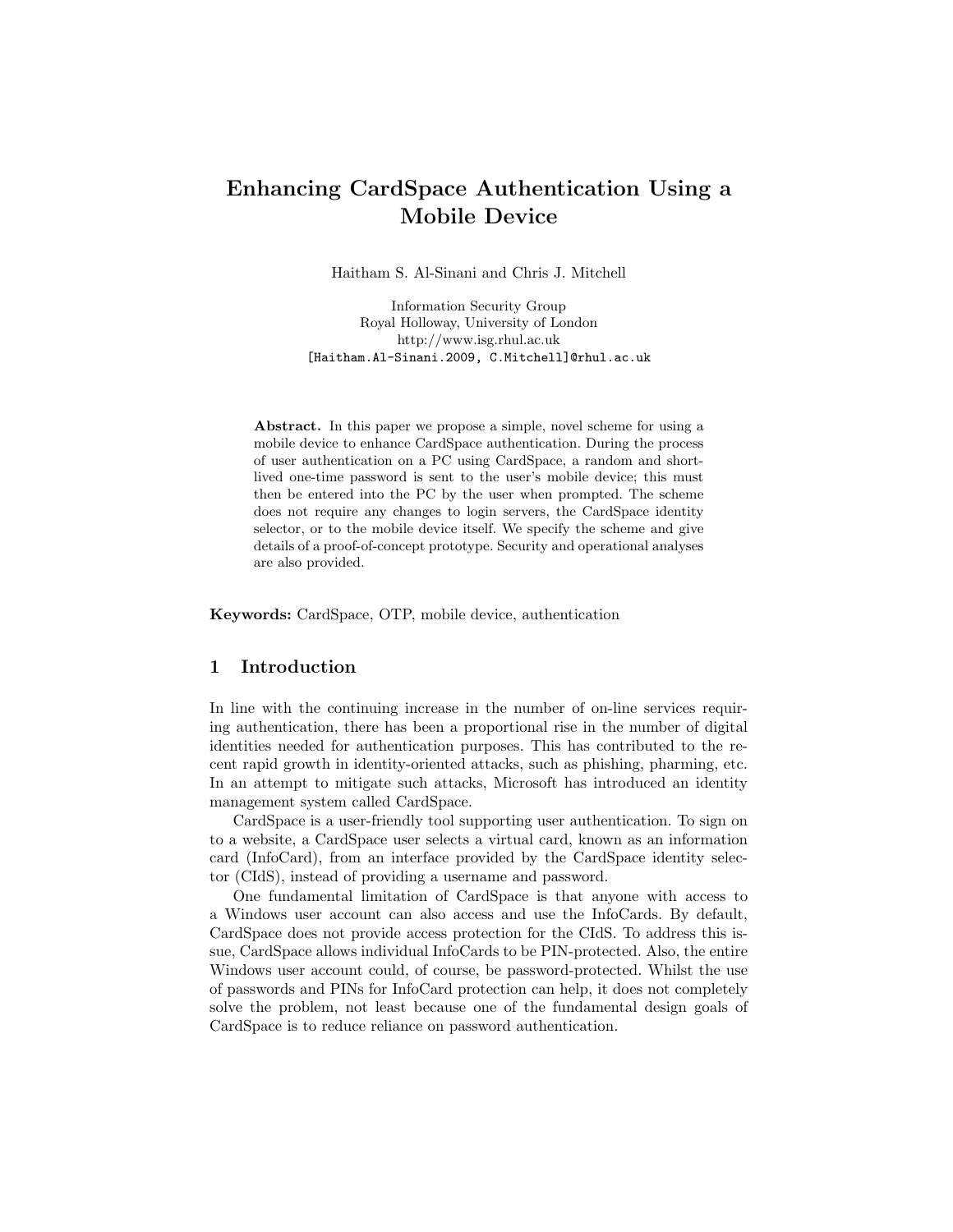We address this limitation through the introduction of a second authentication factor to be used in conjunction with CardSpace authentication. This additional means of user authentication involves a one-time password (OTP) supplied to the user by a standard mobile device capable of receiving SMS messages. Such devices are ubiquitous, making the system almost universally applicable. The system also provides two-factor authentication, the first factor being possession of the PC containing the InfoCard and the second factor being possession of the appropriate mobile phone. Two factor authentication is typically considered 'strong authentication' [1].

The wide use of Windows, recent versions of which incorporate CardSpace, means that any enhancement to CardSpace security is likely to be of significance for large numbers of identity management users and service providers. In addition, the use of a mobile phone to enhance CardSpace-based authentication is attractive since users are neither required to remember any new passwords nor obliged to use any additional hardware. Furthermore, many RPs may not accept the burden of supporting a second authentication factor (e.g. SMS-based authentication), unless there is a significant financial incentive or if forced to do so for legal or regulatory reasons. As a result, a client-side technique for supporting SMS authentication for CardSpace-enabled RPs could be practically useful. Such a technique avoids any impact on the performance of the server, since the additional overhead is handled by the client.

The remainder of the paper is organised as follows. Section 2 gives an overview of CardSpace, and section 3 presents the proposed scheme. In section 4 we discuss implementation issues, and in section 5 we provide a security analysis. In section 6 we describe a prototype realisation, and section 7 highlights possible areas for related work. Finally, section 8 concludes the paper.

## 2 CardSpace

#### 2.1 Introduction

CardSpace provides a secure and consistent way for users to control and manage personal data, to review personal data before sending it to a website, and to verify the identity of visited websites. It enables websites to obtain data from users, e.g. to support user authentication and authorisation.

Digital identities are represented to users as Information Cards (or Info-Cards). There are two types of InfoCards: personal (self-issued) cards, and managed cards issued by remote IdPs. Personal cards are created by users themselves, and the claims listed in such an InfoCard are asserted by the self-issued identity provider (SIP) that co-exists with the CardSpace identity selector (CIdS) on the user machine. InfoCards, personal or managed, do not contain sensitive information, but instead carry metadata indicating the types of personal data associated with this identity, and from where assertions regarding this data can be obtained. The data referred to by personal cards is stored on the user machine, whereas the data referred to by a managed card is held by the identity provider (IdP) that issued it [2–5].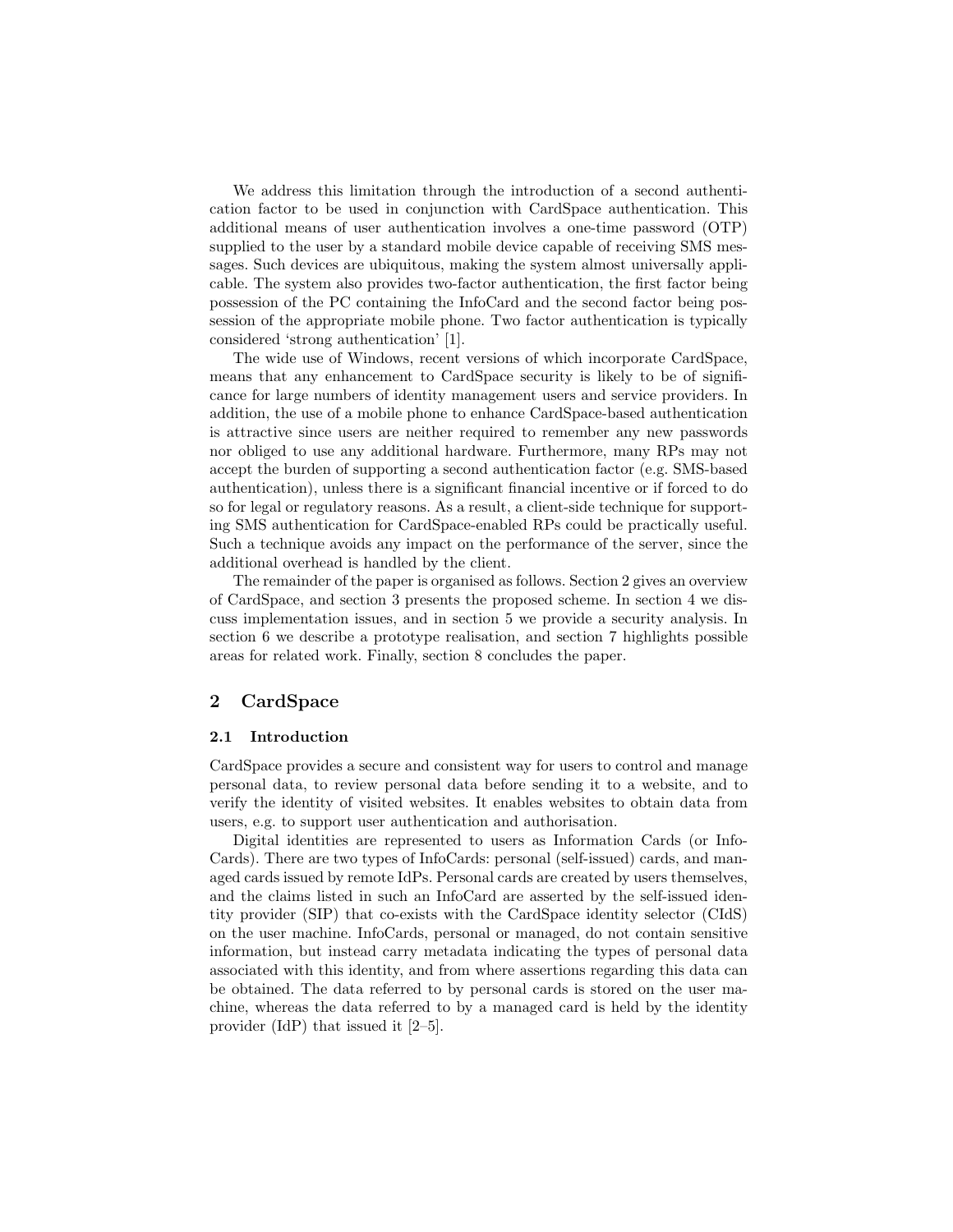The proposed scheme can operate with both managed and personal cards. However, in this paper we only describe its operation with personal cards because the security risks associated with such cards are much greater; any adversary who has access to a logged-in Windows machine can use any of the personal cards unless they are PIN-protected, which is not the default case. By contrast, use of a managed card typically involves authentication by the issuing IdP. The use of personal cards is described below; the use of managed cards is covered in the relevant specifications [2, 3, 6, 7].

By default, CardSpace is supported by Internet Explorer (IE) from version 7 onwards. Extensions to other browsers, such as Firefox<sup>1</sup> and Safari<sup>2</sup>, also exist. An updated version, CardSpace 2.0 Beta 2, was released, although Microsoft announced in early 2011 that it will not ship; instead Microsoft has released a technology preview of U-Prove<sup>3</sup>. In this paper we refer throughout to the CardSpace version that is shipped by default as part of Windows Vista and Windows 7, that is available as a free download for XP and Server 2003, and which has been approved as an OASIS standard [7].

## 2.2 Personal Cards

The CIdS allows a user to create a personal card and populate its fields with self-asserted claims. CardSpace restricts the contents of personal cards to nonsensitive data. Prerequisites for use of a personal card include a CardSpaceenabled relying party (RP) and a CardSpace-enabled user agent, e.g. a web browser capable of invoking the CIdS. At the time that an InfoCard is created, a card-specific ID and master key are also created and stored by the SIP (which also stores the values of the claims for this card).

Using Personal Cards. When using personal cards, CardSpace adopts the following protocol. We describe the protocol for the case where the RP does not employ a security token service (STS), a software component responsible for security policy and token management within an IdP and, optionally, within an RP [6].

- 1. User agent  $\rightarrow$  RP. HTTP/S request: GET (login page).
- 2. RP  $\rightarrow$  user agent. HTTP/S response. A login page is returned containing the CardSpace-enabling tags in which the RP security policy is embedded.
- 3. User  $\rightarrow$  user agent. The RP web page offers the option to use CardSpace; selecting this option activates the CIdS, which is passed the RP security policy. Note that if this is the first time that this RP has been contacted, the CIdS will display the identity of the RP and give the user the option to either proceed or abort the protocol.

 $^1$  https://addons.mozilla.org/en-US/firefox/addon/ openinfocard-identity-selector/

 $^2$  http://www.hccp.org/safari-plug-in.html

 $^3$  http://blogs.msdn.com/b/card/archive/2011/02/15/ beyond-windows-cardspace.aspx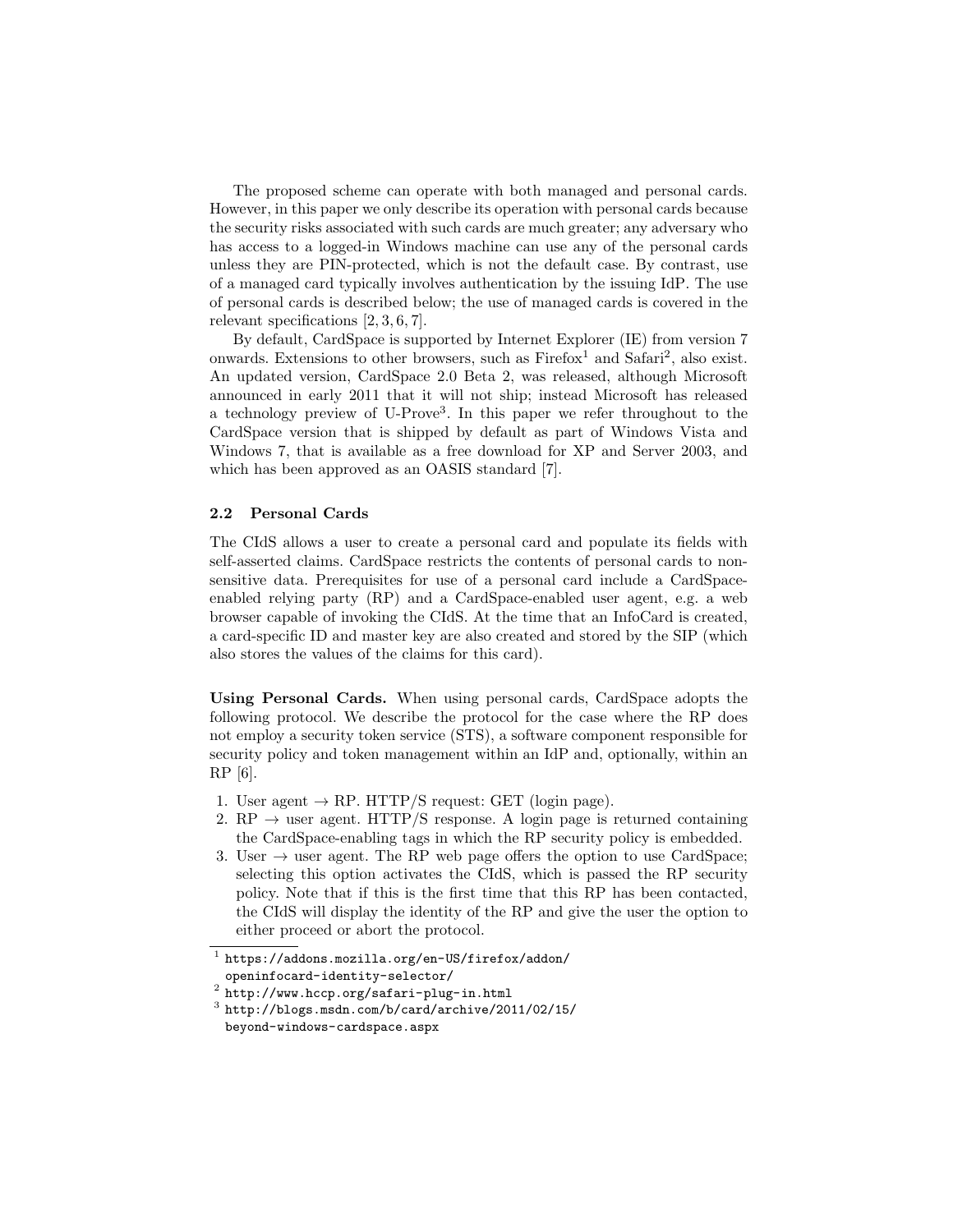- 4. CIdS  $\rightarrow$  InfoCards. The CIdS, after evaluating the RP security policy, highlights those InfoCards matching the policy and greys out the rest. InfoCards previously used for this RP are displayed in the upper half of the selector screen.
- 5. User  $\rightarrow$  CIdS. The user chooses a personal card. (Alternatively, the user could create and choose a new personal card). The user can preview the card (with its associated claims) to ensure that they are willing to release the claim values. Of the claims specified in an InfoCard, only those requested in the RP policy will be passed to the requesting RP.
- 6. CIdS  $\rightleftharpoons$  SIP. The CIdS creates and sends a SAML-based Request Security Token (RST) to the SIP, which responds with a SAML-based Request Security Token Response (RSTR).
- 7. CIdS  $\rightarrow$  user agent  $\rightarrow$  RP. The RSTR is passed to the user agent, which forwards it to the RP.
- 8. RP  $\rightarrow$  user agent. The RP validates the token, and, if satisfied, grants access.

Private Personal Identifiers (PPIDs). The PPID is an identifier linking a specific InfoCard to a particular RP [2]. When a user first uses a personal card at a particular RP, CardSpace generates a site-specific PPID by combining the card ID with data taken from the RP certificate, and a site-specific signature key pair by combining the card master key with data taken from the RP certificate. In both cases, the domain name and/or IP address of the RP is used if no RP certificate is available. After generation, the PPID and key pair are stored by the SIP for use in future interactions with this RP.

Since the PPID and key pair are RP-specific, the PPID does not function as a global user identifier, helping to enhance user privacy and reduce the impact of PPID compromise. The CIdS displays a shortened version of the PPID to protect against social engineering attacks and improve readability.

When a user first interacts with an RP using CardSpace, the RP retrieves the PPID and the public key from the received SAML security token, and stores them. If a personal InfoCard is re-used at a site, the supplied security token will contain the same PPID and public key as used previously, and will be signed using the corresponding private key. The RP compares the received PPID and public key with its stored values, and verifies the digital signature.

The PPID could be used on its own as a shared secret to authenticate a user to an RP. However, it is recommended that the associated (public) signature verification key, as held by the RP, should always be used to verify the signed security token to provide a more robust authentication method [2].

# 3 The Scheme

We next give an overview of the novel scheme, covering relevant operational aspects.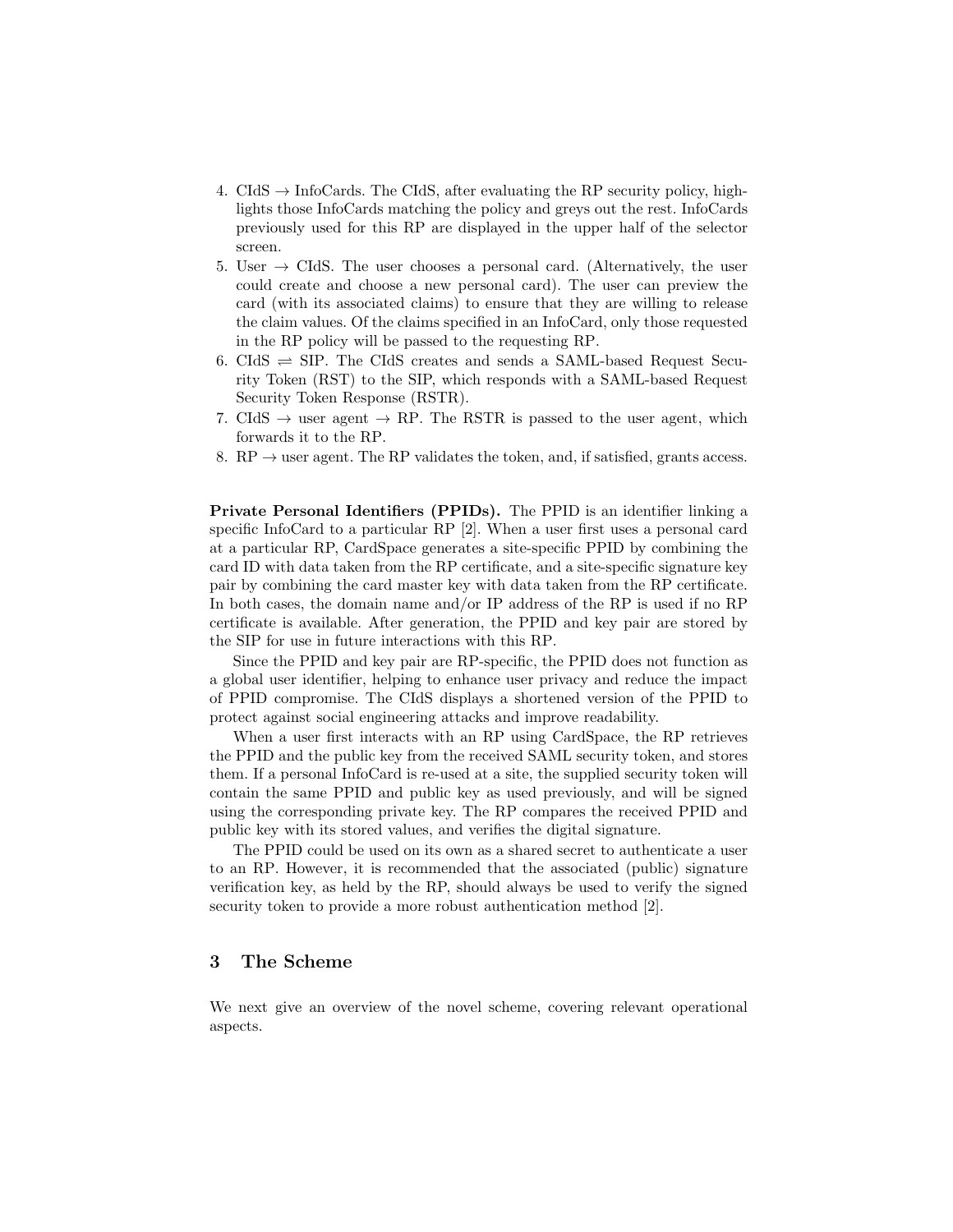## 3.1 Entities Involved

The entities involved are:

- a CardSpace-enabled RP (with which the user must have an account);
- $-$  a CardSpace-enabled user agent (e.g. a suitable web browser such as IE);
- a handheld device capable of receiving  $\text{SMS}^4$  messages (e.g. a mobile phone); and
- software installed on the user PC (referred to throughout as the 'adaptor') implementing the scheme described below.

The adaptor could be implemented as a browser extension<sup>5</sup>, which must be able to read, inspect and modify browser-rendered web pages, and must also be able to intercept CardSpace-issued RSTR tokens. In addition, it must be able to generate and send a random, short-lived OTP to the user's mobile phone, and provide a means for the user to enter the OTP. Prior to use of the protocol, the browser extension must be installed and provided with the phone number of the user's mobile phone.

#### 3.2 Operation

The system operates as follows; a summary of the protocol is shown in figures 1 and 2. Steps 1, 2, 4–7, and 10 are the same as steps 1, 2, 3–6, and 8, respectively, of the CardSpace personal card protocol given in section 2.2.

- 3. Adaptor  $\rightarrow$  user agent. The adaptor scans the login page to detect whether the RP website supports CardSpace. If so, it proceeds; otherwise it terminates.
- 8. Unlike in the 'standard' case, the RSTR does not reach the RP; instead the adaptor performs the following steps.
	- (a) CIdS  $\rightarrow$  adaptor: RSTR. The adaptor intercepts the RSTR and temporarily stores it.
	- (b) Adaptor: generates OTP. The adaptor computes (and temporarily stores) a random, short-lived OTP.
	- (c) Adaptor  $\rightarrow$  mobile phone: OTP. The adaptor sends the OTP to the user's mobile phone in an SMS message, sent via an HTTPS-protected connection to the SMS Centre or SMS gateway of a wireless carrier or SMS service provider. This method is adopted because it does not require a special application to be installed on the user's mobile phone, which

<sup>4</sup> SMS (Short Messaging Service) allows mobile phones to exchange short messages of at most 160 Latin characters; this service is supported by all GSM and 3G handsets.

<sup>5</sup> Note that if the adaptor is implemented as a browser extension, then the CardSpaceenabled RP must not employ an STS. Instead, the RP must express its security policy using HTML/XHTML, and interactions between the CIdS and the RP must be based on HTTP/S via a web browser (a simpler and probably more common scenario for RP interactions). This is because a (JavaScript-based) browser extension is by itself incapable of managing the necessary communications with an RP STS.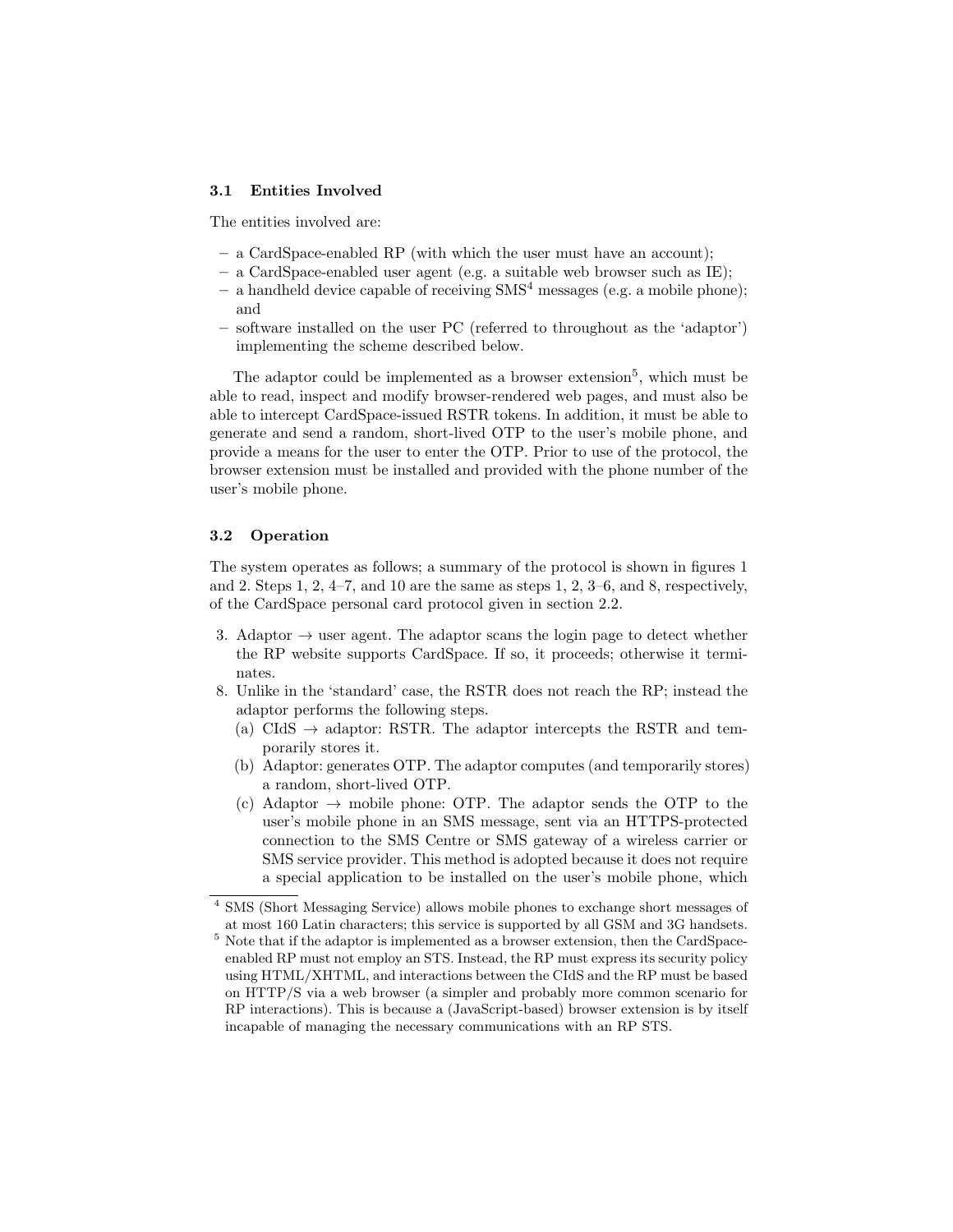may not be possible in non-smart phones. In addition such an approach has a better transmission rate than other methods such as Bluetooth or infrared (see section 4.2).

9. User  $\rightleftharpoons$  user agent. The adaptor prompts the user to enter the OTP, and the user reads it from the phone display<sup>6</sup>. The adaptor verifies that the entered OTP matches the one it just generated. The OTP must be entered within a defined interval, e.g. of 10 minutes, after its generation; otherwise the adaptor will delete the RSTR and provide an error message to the user.

```
3. A \rightarrow UA, where A is the adaptor and UA is the user agent.
8. CldS \rightarrow [A: generates OTP] \rightarrow M, where M is the mobile device.
            More specifically:
            a. CldS \rightarrow A: RSTR;
            b. A: generates OTP; and
            c. A \rightarrow M: OTP.
9. U \rightarrow UA: OTP, where U is the user.
```
Fig. 1. Summary of the Protocol

## 4 Discussion

We now consider implementation issues, possible variants and potential advantages of the scheme.

## 4.1 Implementation Issues

The length of the OTP must be carefully chosen to achieve an acceptable balance between security and usability. To maximise usability and avoid confusion, we propose the use of a 4-character OTP made up of lower case letters and digits (excluding  $0$ , i, j and  $o$ ). This gives a total of  $32<sup>4</sup>$  possible OTPs (i.e. just over a million), which is roughly 100 times the number of possible 4-digit PINs commonly used for bank cards.

#### 4.2 Variants of the Scheme

OTP Transmission. In the scheme described above, the OTP is sent from the client to the mobile device in an SMS message. Whilst convenient, this has cost implications and may also involve a delay of a few seconds. Possible alternatives include sending it via Bluetooth, infrared or a USB/serial cable. Such approaches have the advantage of avoiding the SMS messaging costs but require both devices

 $6$  Note that if the mobile phone and/or the SIM card are PIN-protected, then the user must first enter the correct PIN(s).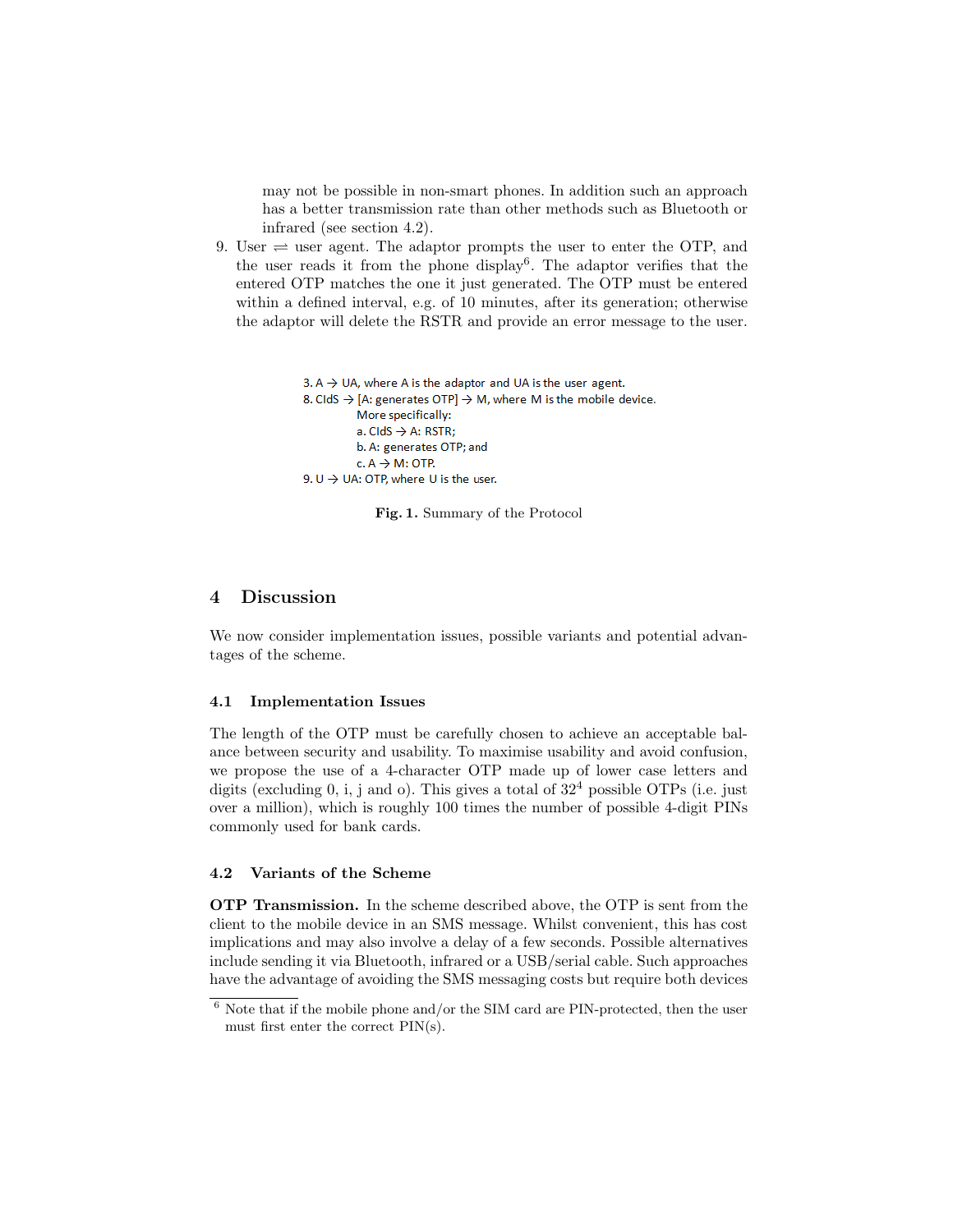

Fig. 2. Protocol exchanges

to support the relevant technologies. The main disadvantage of such approaches is the need to install a special application on the phone; this will rule out nonsmart phones, and significantly increase the complexity of setting up the scheme.

A further alternative would be to use a messaging service other than SMS for the OTP transfer (e.g. instant messaging or email); like the use of the SMS service, such an approach would avoid the need to install any new applications on the phone.

OTP Entry. In the scheme as described above, the user manually enters the OTP, which is potentially inconvenient and time-consuming (although the use of a 4-digit PIN, as described in section 4.1, should minimise inconvenience). An alternative would be to send the OTP back automatically, e.g. via an SMS message sent to the SMS gateway, from where the adaptor could retrieve it. Whilst convenient, such a process could be costly, since use of the SMS gateway would incur additional messaging costs.

RSTR. As part of step 9 of section 3.2 the adaptor could create a new SAML token containing the RSTR produced by the SIP and an additional SAML field indicating that the user has been authenticated using an SMS-transmitted OTP. Of course, the RP would need to be modified to be able to process such a token,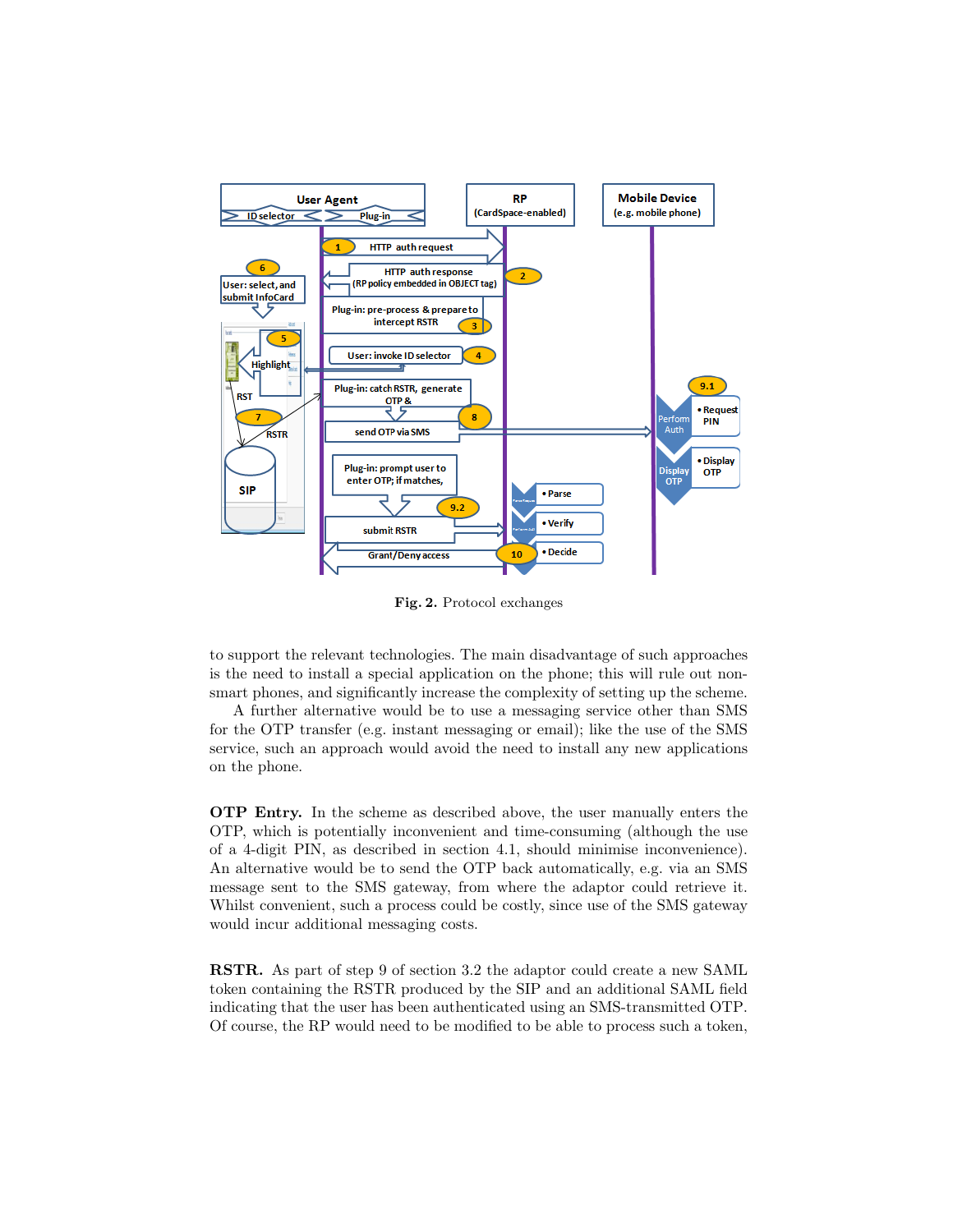although this would be straightforward. This authentication statement would give the RP added assurance of user authenticity.

## 4.3 Advantages

Like other OTP-based authentication systems, the proposed scheme reduces exposure to shoulder-surfing attacks and also helps to thwart key loggers.

The scheme does not require users to remember new passwords for each new account; this could reduce the risk of password re-use, writing passwords down in insecure ways, and use of easily-guessable passwords.

In addition to strengthening user authentication, the scheme could also serve as an intrusion detector. If the user receives an unexpected OTP, then it could be deduced that there is a security breach.

Finally, the scheme operates transparently to external parties, and hence does not require any changes to RPs or identity selectors.

# 5 Security Analysis

#### 5.1 Threats to the Mobile Device

If an unprotected mobile phone or SIM is lost, stolen or borrowed, then it might be possible to access an OTP from the SMS inbox. However, this will be of no value without access to the corresponding PC (and the OTP will expire a short time after generation). Moreover, a lost phone or SIM is likely to be reported by its owner, causing the SIM to be deactivated, which means that the usefulness of such a stolen device for impersonating a user will be very limited.

#### 5.2 Threats to the Supporting Infrastructure

An attacker with temporary access to the PC but without the mobile phone could attempt to intercept the OTP whilst it is being transmitted from the PC to the phone. However, the communication link between the SMS gateway and the PC is protected using HTTPS, and the connection between the visited mobile network and the mobile phone is protected by the air interface encryption mechanism of the mobile network [8, 9]. This leaves the SMS gateway and the SMS network itself as the only sources of such a threat, and routinely compromising either the gateway or the SMS network for such a purpose seems unlikely to be realistic in practice.

#### 5.3 Threats to the PC

Exhausting the User's SMS Credit. An adversary who has access to the user's PC but does not possess the user's mobile phone could cause the system to repeatedly send SMS messages, resulting in exhaustion of the user's SIM credit at the SMS gateway. This risk can be mitigated in the following ways.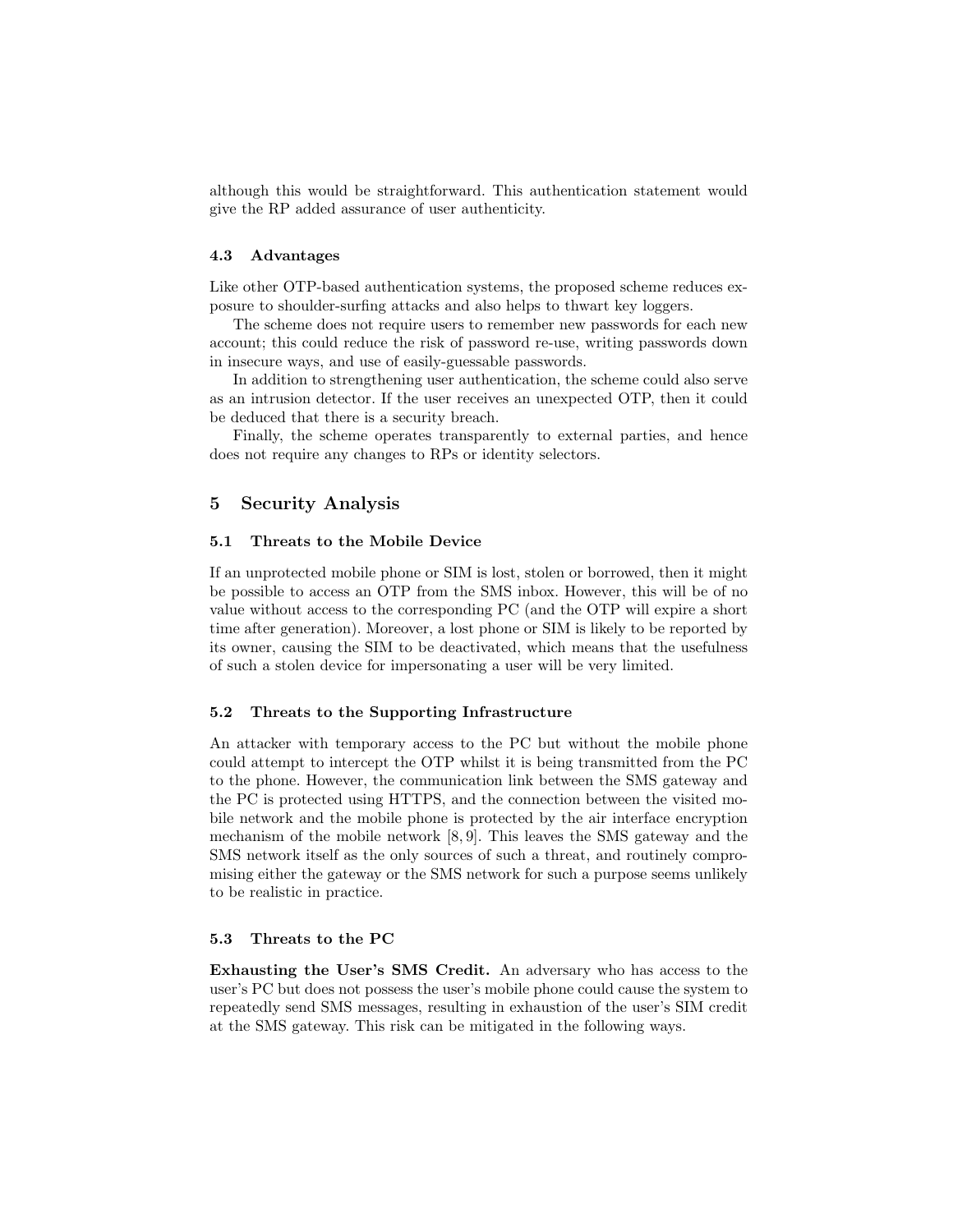- 1. If a user receives an unexpected SMS containing an OTP, the user should immediately change their password at the SMS gateway. This will deny the adversary the ability to send any further SMS messages from the user's PC.
- 2. The browser extension could implement a simple, client-based, lock-out mechanism using cookies. That is, if the correct OTP is not entered within three attempts, the browser extension could write a persistent<sup>7</sup> cookie to the client PC which will cause the current attempt to log in to the RP to be terminated. The browser extension would then generate a special lock-out OTP and send it to the user's mobile phone. The next time that the user attempts to log in to the same domain, the browser extension (before invoking the CIdS) would prompt the user to enter the lock-out OTP, and would only proceed if the correct OTP is entered. Although this solution may help to discourage an attacker, it is not foolproof since cookies could be manually deleted on the client machine, and an attacker could arrange for OTP-bearing SMSs to be sent to a large number of different domains.

Disabling the Browser Extension. If the system is configured so that it is possible to disable the OTP adaptor, then a knowledgeable intruder could defeat the protection provided by the scheme. Therefore, a robust implementation of the scheme proposed in section 3.2 must not allow an adversary to disable it. That is, the system must be configured to oblige users to use CardSpace coupled with the OTP adaptor.

Browser extensions can be enabled/disabled at will by anyone who has access to a Windows user account. So an adversary with access to InfoCards could simply disable the browser extension to cause CardSpace to operate normally.

It may be possible to remove this threat, at least partially, by installing the browser extension so that administrator privileges are required to disable it, and also persuading the PC owner to log in using a non-administrator account. It may also be possible to make use of UAC<sup>8</sup> (User Account Control), so that disabling a browser extension causes Windows to prompt the user for an administrator password.

Ultimately, it would be desirable to implement the scheme described in section 3.2 as an integral part of CardSpace, thereby negating this threat. In such a scenario, each InfoCard might be given a selectable field to indicate whether SMS-based authentication is required. A user could thus choose to SMS-protect an important InfoCard by simply selecting the appropriate field.

Exploiting CardSpace Backup Facilities. The CardSpace backup facilities could be exploited to allow an InfoCard to be exported from one PC to another. An attacker could, for example, export a personal card to a USB memory stick,

<sup>7</sup> Persistent cookies can survive across a number of sessions, including after exiting the browser and/or after a machine reboot. Such cookies have an expiry date; if a cookie expires it is deleted.

 $^8$  http://technet.microsoft.com/en-us/library/cc709691(WS.10).aspx#BKMK\_S1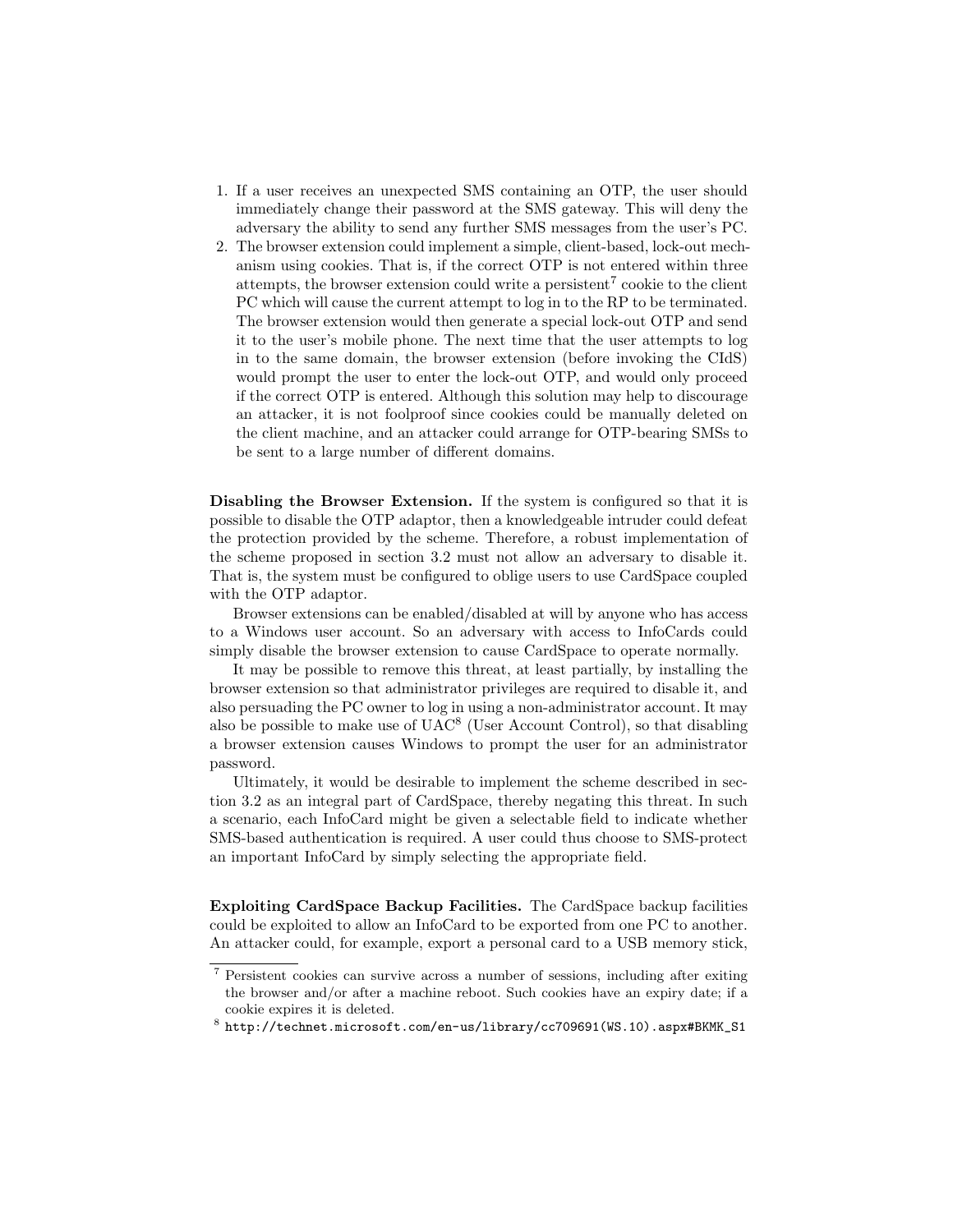and then reload the card on his or her own PC in order to impersonate the card owner. An exported card could also be transferred as an email attachment. This risk could be mitigated using countermeasures similar to those discussed above.

# 6 Prototype Realisation

We next give details of a prototype implementation of the scheme. The prototype is coded in JavaScript, chosen because its wide adoption should simplify the task of porting the prototype to a range of other browsers. It uses the Document Object Model (DOM) to inspect and manipulate HTML pages and XML documents. The JavaScript code is executed using a C#-driven browser helper object (BHO), a DLL (Dynamic-Link Library) module designed as a plug-in for IE. Once installed, the BHO attaches itself to IE, thus gaining access to the current page's DOM. Note that the scheme operates with both the CardSpace and the Higgins<sup>9</sup> identity selectors without any modification.

## 6.1 User Registration

Prior to use, the prototype user must have accounts with a CardSpace RP and an SMS gateway service provider, e.g. Clickatell (clickatell.com). The prototype provides step-by-step instructions in order to assist the user in inserting their mobile phone number and their SMS account login details (e.g. username and password) into the plug-in source code.

# 6.2 Prototype Operation

In this section we consider specific operational aspects of the prototype. We refer throughout to the numbered protocol steps given in section 3.2 (see also figure 2).

In step 3 the plug-in uses the DOM to perform the following processes.

- 3.1 It scans the web page in the following way<sup>10</sup>.
	- (a) It searches through the HTML elements of the web page to detect whether any HTML forms are present. If so, it searches each form, scanning through each of its child elements for an HTML object tag.
	- (b) If an object tag is found, it retrieves and examines its type. If it is of type 'application/x-informationCard' (which indicates website support for CardSpace), it continues; otherwise it aborts.
	- (c) It retrieves and stores in a cookie the name attribute of the CardSpace object tag. This is important since the RP server will use this name to retrieve the token from the HTTP POST array.

 $^9$  http://wiki.eclipse.org/GTK\_Selector\_1.1-Win

<sup>&</sup>lt;sup>10</sup> The CardSpace user guide [6] specifies two HTML extension formats that can be used to invoke the CIdS from a web page, both of which involve placing the CardSpace object tag inside an HTML form. This motivates the choice of the web page search method (see also  $[4, 10]$ ).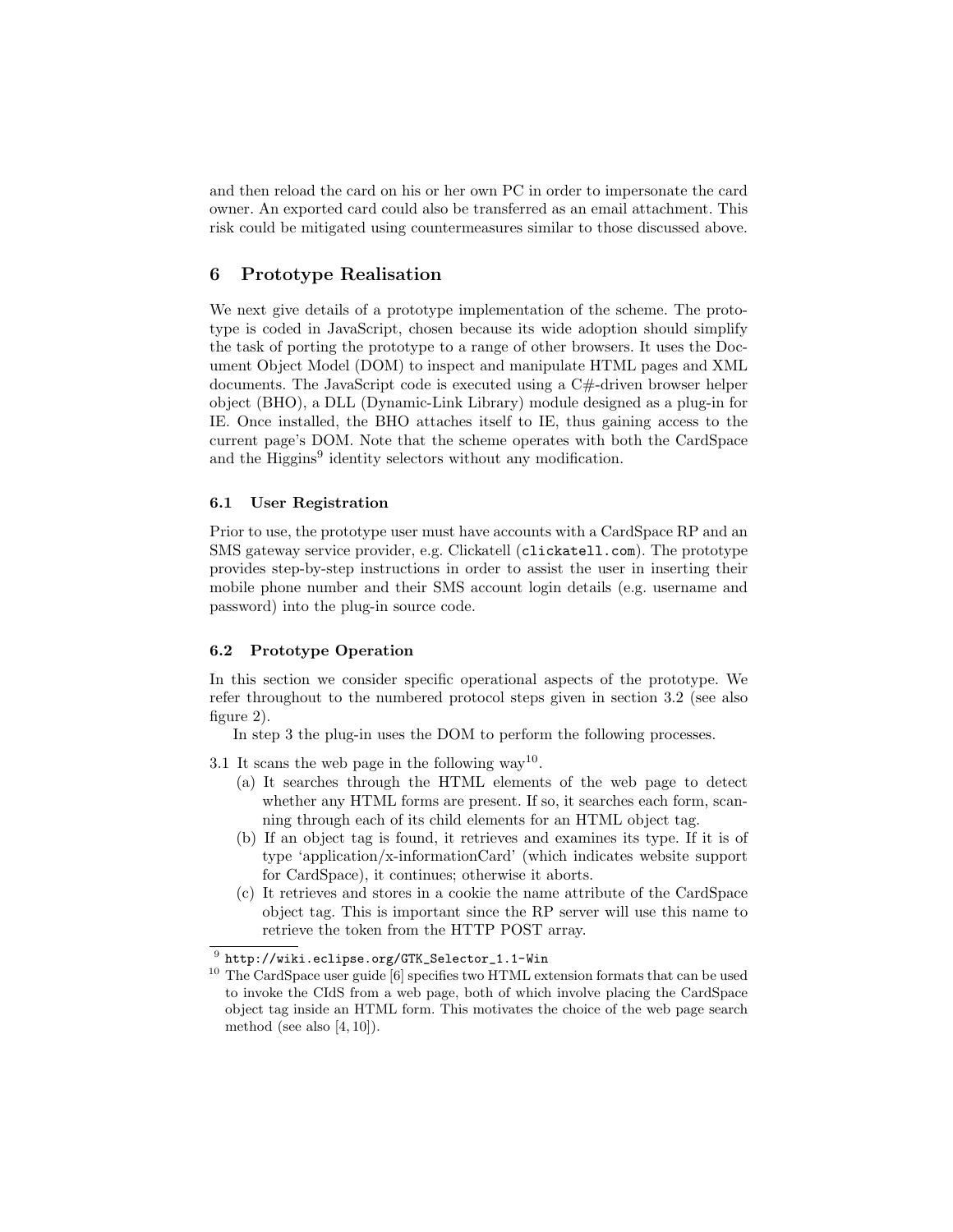- 3.2 It embeds a JavaScript function in the head section of the HTML page to intercept the RSTR.
- 3.3 It obtains the action attribute of the CardSpace HTML form and stores it in a cookie. This attribute specifies the URL of the CardSpace RP server to which the RSTR must be forwarded for processing. If the attribute is not a fully qualified domain name address, the JavaScript inherent properties, e.g. document.location.protocol and/or document.location.host, are used to help reconstruct the full URL address.
- 3.4 It changes the current action attribute of the CardSpace HTML form to point to the newly created 'interception' function (see step 3.2 above).
- In step 8 the plug-in uses the DOM to perform the following steps.
- 8.1 It intercepts the RSTR sent by the CIdS using the added function.
- 8.2 It generates a 4-character, random OTP (see section 4.1). It also starts a 10-minute time counter.
- 8.3 It builds an HTTPS-based URL, inserting the user's mobile phone number, the user's account login details, and the OTP.
- 8.4 It automatically invokes the URL in a new, small browser window. This process will cause the OTP to be sent to the SMS gateway via a secure TLS/SSL channel. On receipt of the OTP, the SMS gateway delivers it to the user's mobile phone in an SMS message.
- 8.5 It prompts the user to enter the OTP, using a JavaScript pop-up box.
- 8.6 It verifies the user-entered OTP by comparing it with the version it previously generated (in step 8.2), ensuring that the OTP has been entered within the 10-minute time window. If the verification succeeds it proceeds to the next step. If the verification fails, the user is allowed to try again. However, if the verification fails for three successive OTP entry attempts, the plug-in terminates the login process and writes a persistent cookie to prevent the user from logging into this RP using the same browser for a defined time period, e.g. 24 hours. This process operates as follows.

On the first occasion that the system is used with a particular RP, or if the previously written cookie has expired and been deleted, the plug-in writes a persistent cookie containing the number of failed OTP entry attempts for this RP (i.e. either zero if the attempt is successful or one if the attempt fails) and with a lifetime of 24 hours. Whenever the system is used subsequently the presence of this cookie is checked; if it is present then the current number of failed OTP entry attempts it records is checked — if it is equal to three then no SMS is sent and the RSTR is blocked, i.e. the system is locked out and can only be unlocked if the user enters the special lockout OTP. If it is less than three then the system proceeds. If the OTP entry attempt succeeds then a new cookie is written containing the value zero; if the OTP entry attempt fails, then a new cookie is written containing a value one larger than the previous value.

- 8.7 It creates an 'invisible' HTML form with method attribute set to 'POST'.
- 8.8 It writes the entire RSTR message into the invisible HTML form as a hidden variable, with the name attribute of this variable set to the CardSpace object tag's name (see step 3.1.c).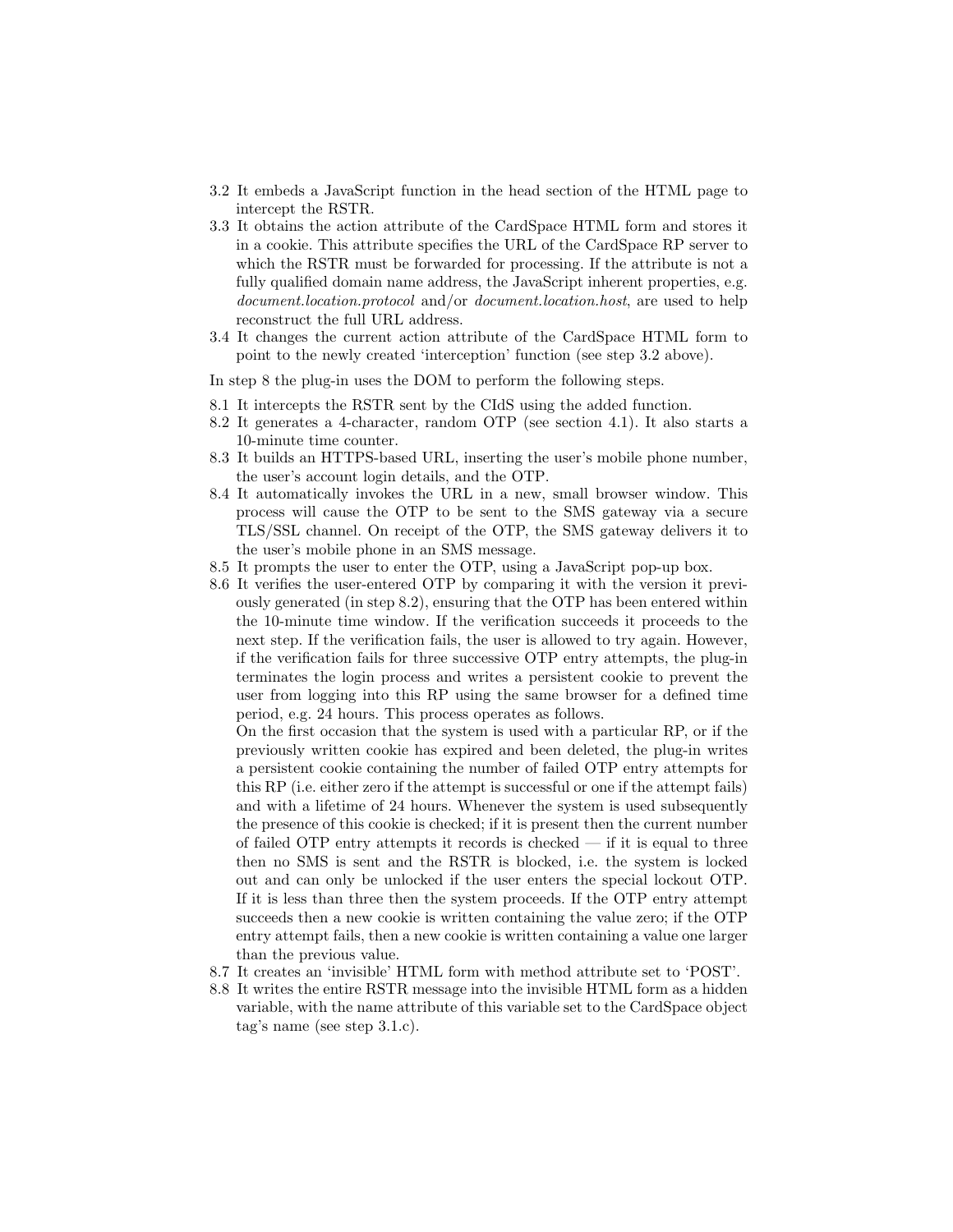- 8.9 It writes the end-point URL of the CardSpace-enabled RP into the action attribute of the invisible form (see step 3.3).
- 8.10 Finally, it auto-submits the HTML form (transparently to the user), using the JavaScript inherent method 'submit'.

#### 6.3 Practical Issues

The plug-in must scan every HTML web page to check whether it supports CardSpace, and this may affect system performance. However, informal tests on the prototype suggest that this is not a serious issue. In addition, the plug-in can be configured so that it only operates with certain websites.

If the web browser is compromised, then an adversary could steal the RSTR and the OTP, block the user-RP connection, and submit the token, thus impersonating the user. If the RP does not use https, then the RSTR will not be encrypted. Assuming that the web browser is not a secure environment, then it may be possible for a malicious plug-in or some other type of malware to get access to sensitive information disclosed by the plaintext RSTR. However, the same risks apply when manually entering credentials (e.g. username-password) into the browser [11].

Finally note that some older browsers (or browsers with scripting disabled) may not be able to run the prototype plug-in, as it was built using JavaScript. However, most modern browsers support JavaScript (or ECMAscript), and hence building the prototype in JavaScript is not a major usability obstacle.

# 7 Related Work

Using a mobile device as a means of user authentication is attractive because of the ubiquity of mobile phones, and many such schemes have been proposed. Examples of schemes in which a mobile phone is used to authenticate a user to a remote server include the following.

- Hart et al. [11] proposed a scheme in which user credentials (i.e. username and password) are stored in a Java-enabled SIM card. When the user visits a website, the browser extension requests the site's user credentials from an SMS gateway, which then sends a specially formatted SMS message to the appropriate SIM card. The SIM card responds with another SMS message containing the requested credentials, and the SMS gateway forwards them to the browser extension via an HTTPS channel. The browser extension then auto-submits them to the visited site. The scheme requires the user to possess a SIM capable of hosting an application, and for the user to load an appropriate application into it. It also has an SMS messaging cost at least twice that of the scheme described in this paper.
- Wu et al. [12] and Jammalamadaka et al. [13] proposed schemes involving a combination of a third party proxy, which stores the user credentials, and a mobile phone. The schemes are designed for use in cases where an untrusted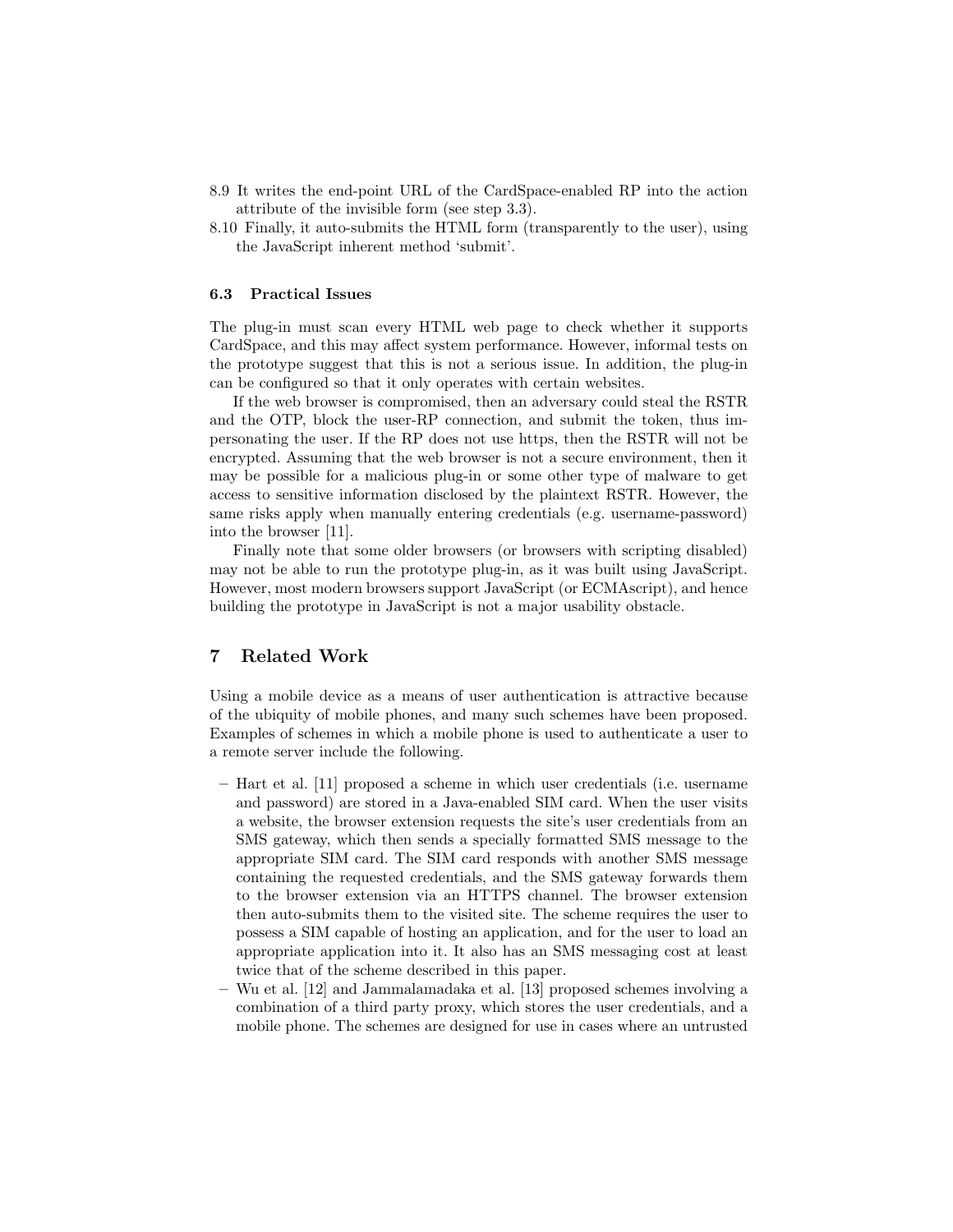PC, e.g. in an Internet kiosk, is used to access a remote website, and they avoid the need for the user to enter long-term secret credentials into such a PC (see also [14]). The phone is used to explicitly authorise the proxy to release the credentials to the remote website. Unfortunately, not only is the use of a proxy a potential security and reliability threat, but the PC must be configured to use the proxy. This latter requirement is not only potentially inconvenient, but in some cases may be impossible to meet since the user may not have the necessary permissions to change the browser settings.

- Florêncio and Herley proposed 'URRSA' [15], an OTP-enhanced service (based on a reverse proxy [16]) that allows users to access password-protected websites. The URRSA service does not require changes to login servers. A list of 10 different encrypted copies of a long-term user password (effectively OTPs) is generated and sent to the user's mobile phone using SMS; the corresponding decryption keys are stored at the URRSA server. A user wishing to access a protected site first navigates to the URRSA site and enters the URL and userID of the account to be accessed. The user then enters the appropriate OTP from the current list, allowing the URRSA server to decrypt and temporarily store the real password. The URRSA server then fetches the previously registered login page and prompts the user to click the submit button; the login process then proceeds. The user process for this scheme is relatively complex, and new lists will need to be downloaded fairly frequently, increasing the burden on the user.
- Aloul et al. [17] proposed a system that involves using a PIN-protected mobile phone as a token for OTP generation. Additionally, an SMS-based mechanism is implemented as both a backup mechanism for retrieving the OTP and as a possible means of client-server synchronisation. This method requires both the client and server to pay to send SMS messages. Unlike the scheme described here, the mobile phone must be J2ME-enabled, and, prior to use, the user must install a special application in the phone.
- Mannan et al. [18] and Alqattan et al. [19] proposed similar schemes in which the entry of user authentication credentials is accomplished using a trusted handheld device, e.g. a PIN-protected mobile phone. For instance, in the 'MP-Auth' scheme [18], the mobile device encrypts the password using the end server's public key before passing it via an untrusted machine to the remote server. However, unlike the scheme described in this paper, these schemes require changes to login servers and also require users to possess J2ME-enabled mobile phones.
- Schuba et al. [20] proposed the 'Internet ID' approach, in which a mobile phone is used to provide user authentication to a Liberty IdP. We outline the variant most similar to the scheme described above. A Liberty IdP generates a random sequence of symbols, and sends them to the user's mobile phone in an SMS message. Simultaneously, these symbols are shown on the PC browser, and the user is required to confirm to the phone that the browserdisplayed symbols are the same as those in the SMS message, e.g. by clicking a link on the WAP page on the mobile phone. Although this system does not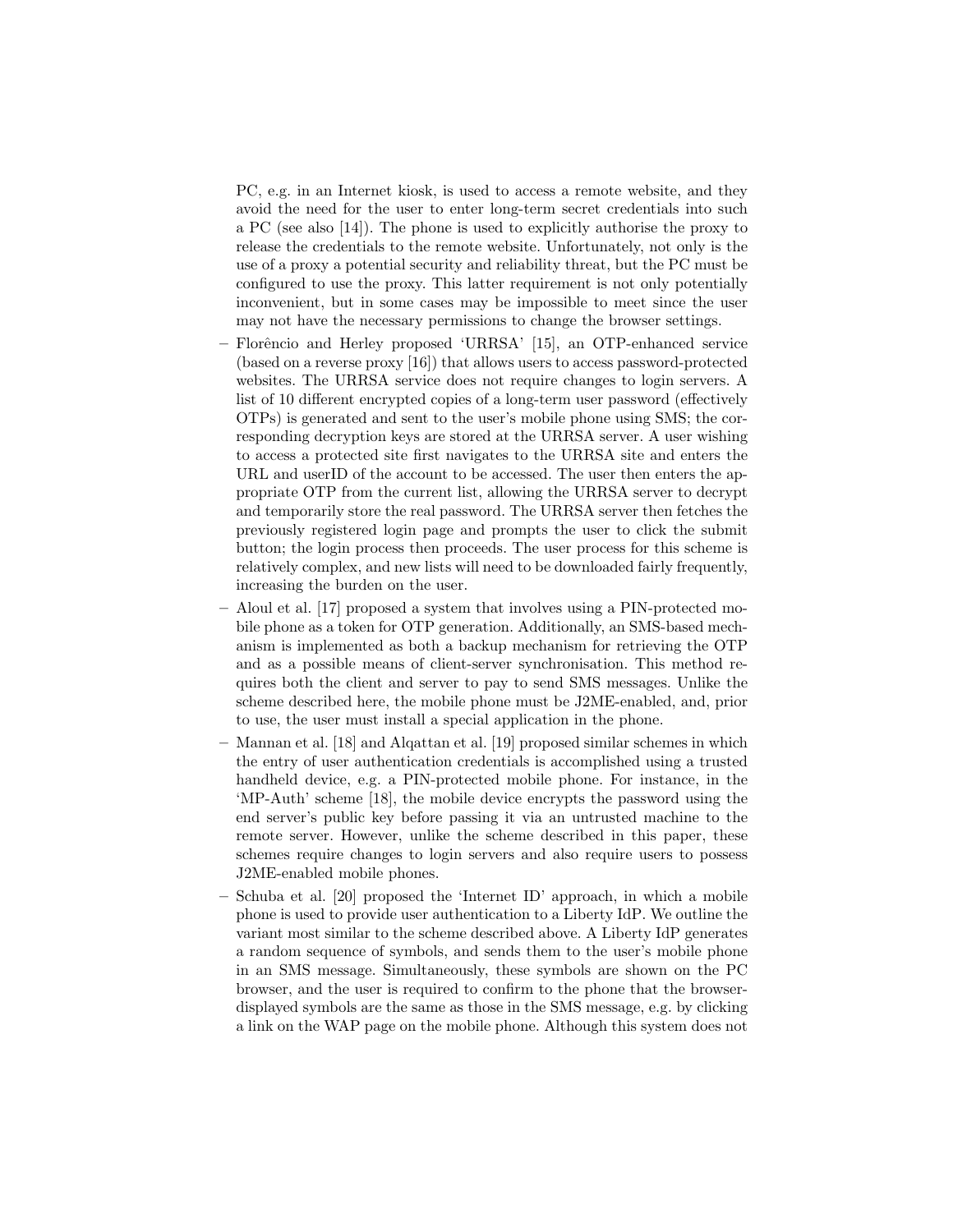require the user to type anything, it does require changes to the operation of Liberty IdPs.

– Jørstad et al. [21] proposed a scheme which supports interoperation between CardSpace and Liberty. It uses a mobile phone for user authentication to the IdP; the IdP sends an SMS message to the user, and, in order to be authenticated, the user must confirm receipt of the message. Much like the 'Internet ID' approach [20], this method requires changes to the operation of the IdP.

Examples of schemes in which a mobile phone is used to authenticate the user to a local PC include the following.

- Lach [1] proposed 'MOTH', a scheme in which a workstation and a mobile device communicate using Bluetooth, and authentication is realised using digital signatures. Unlike in our scheme, the mobile device in the MOTH system must be able to run Java midlets. To avoid an attacker bypassing the scheme, a MOTH-conformant PC must be configured to only use the MOTH service for authentication, and not to fall back to password authentication. Similarly, the scheme described in this paper must be configured to oblige the use of the adaptor with CardSpace (see section 5.3). In MOTH, binding a user to a public key remains a challenge.
- Abdulhameed et al. [22] proposed a method which uses a Bluetooth-enabled mobile phone. The user's PC communicates with the phone via a Bluetooth link, and public key cryptographic techniques are used to provide mutual authentication between the PC and the phone. The PC periodically senses the phone to ensure that the user is still present; if the mobile phone moves out of range, the PC is configured to take certain measures to raise the security level. It is unclear from the paper whether this form of authentication could be disabled by an attacker so that the PC reverts to password-based user authentication, a possible means of circumventing the scheme. Not only must the mobile phone be Bluetooth-enabled, but it must also support Java to provide certain cryptographic and authentication services.

Finally note that the scheme proposed in this paper falls somewhere in between the two classes described above, in that it provides authentication to a local PC in such a way that it enables authentication to a remote site to continue in a more secure way.

# 8 Conclusions and Future Work

In this paper we have proposed a simple and novel scheme for using a mobile device to enhance CardSpace authentication. During the process of user authentication on a PC using CardSpace, a random and short-lived one-time password is sent to the mobile device; this must then be entered into the PC by the user. The scheme does not require any changes to login servers, the CardSpace identity selector, or to the mobile device itself. We have given details of a proof-of-concept prototype. Security and operational analyses have also been provided.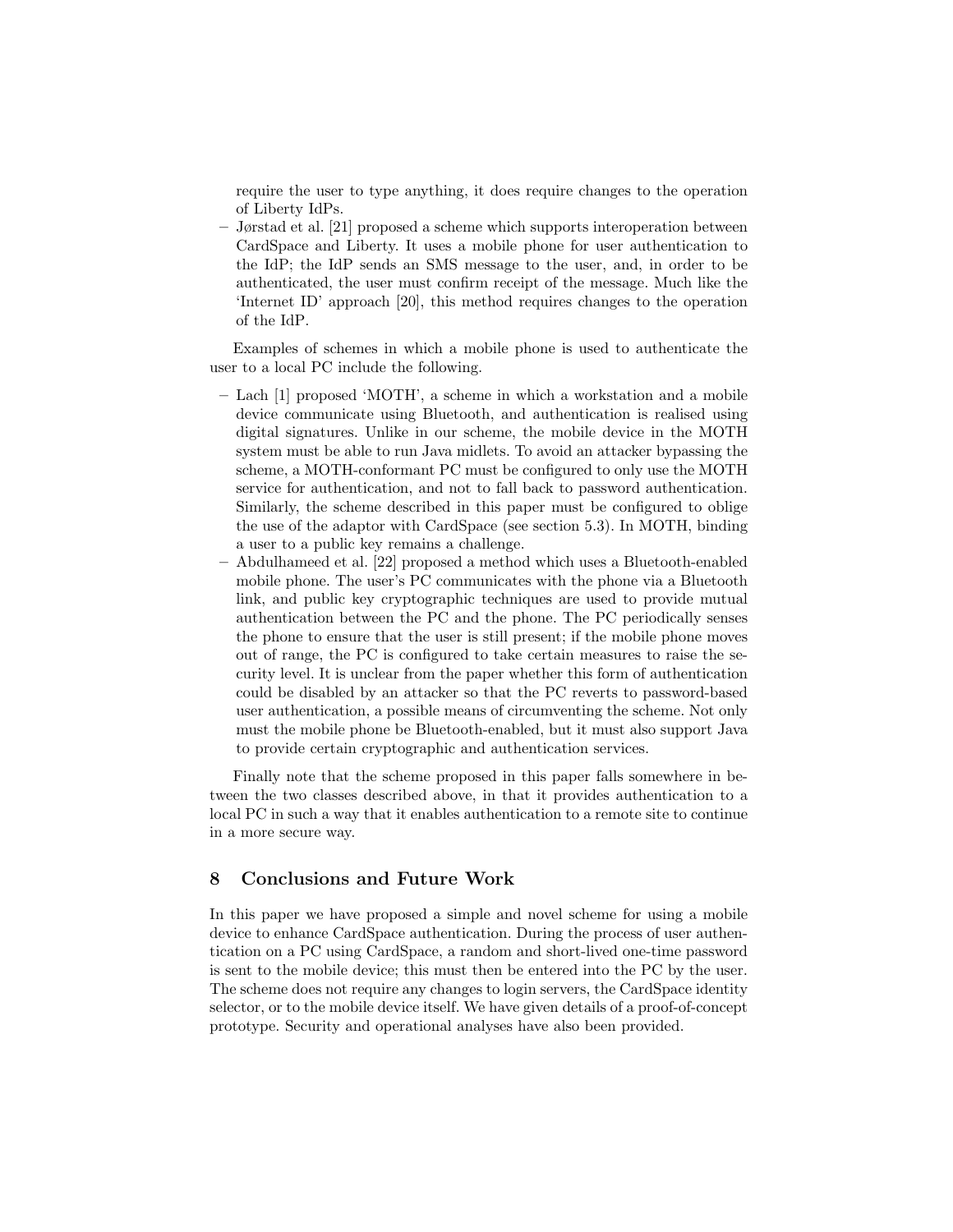Planned future work includes exploring the possibility of extending the scheme to operate with other client-enabled identity management systems, including password managers. We also plan to develop the prototype in various ways, including:

- preventing it being disabled by an unauthorised PC user;
- providing support for OTP transfer to the mobile via Bluetooth and/or infrared; and
- supporting automated OTP entry from the mobile.

## Acknowledgements

The first author is sponsored by the Diwan of Royal Court, Sultanate of Oman. The helpful comments provided by anonymous referees are gratefully acknowledged.

## References

- 1. Lach, J.: Using mobile devices for user authentication. In Kwiecien, A., Gaj, P., Stera, P., eds.: Computer Networks, 17th Conference, CN 2010, Ustrón, Poland, June 15–19, 2010, Proceedings. Volume 79 of Communications in Computer and Information Science. Springer, Berlin, Heidelberg, 263–268 (2010)
- 2. Bertocci, V., Serack, G., Baker, C.: Understanding Windows CardSpace: An Introduction to the Concepts and Challenges of Digital Identities. Addison-Wesley, Reading, Massachusetts (2008)
- 3. Mercuri, M.: Beginning Information Cards and CardSpace: From Novice to Professional. Apress, New York (2007)
- 4. Al-Sinani, H.S., Mitchell, C.J.: Using CardSpace as a password manager. In de Leeuw, E., Fischer-Hübner, S., Fritsch, L., eds.: Proceedings of IFIP IDMAN 2010 — the second IFIP Conference on Policies and Research in Identity Management, November 18–19, 2010, Oslo, Norway. Volume 343 of IFIP Advances in Information and Communication Technology, Springer, Boston, 18–30 (2010)
- 5. Al-Sinani, H.S., Alrodhan, W.A., Mitchell, C.J.: CardSpace-Liberty integration for CardSpace users. In Klingenstein, K., Ellison, C.M., eds.: Proceedings of the 9th Symposium on Identity and Trust on the Internet, (IDtrust'10), Gaithersburg, Maryland, USA, April 13–15, 2010, ACM, New York, NY, 12–25 (2010)
- 6. Jones, M.B.: A Guide to Using the Identity Selector Interoperability Profile V1.5 within Web Applications and Browsers. Microsoft Corporation. (2008)
- 7. Jones, M.B., McIntosh, M., (editors): Identity Metasystem Interoperability Version 1.0 (IMI 1.0). OASIS Standard. (2009) http://docs.oasis-open.org/imi/ identity/v1.0/identity.html.
- 8. Guthery, S.B., Cronin, M.J.: Mobile Application Development with SMS and SIM Toolkit. McGraw-Hill, New York (2002)
- 9. Le Bodic, G.: Mobile Messaging Technologies and Services SMS, EMS and MMS. Wiley, Chichester (2003)
- 10. Al-Sinani, H.S., Mitchell, C.J.: Implementing PassCard a CardSpace-based Password Manager. Technical Report: RHUL–MA–2010–15 (Department of Mathematics, Royal Holloway, University of London). (2010) http://www.ma.rhul.ac. uk/static/techrep/2010/RHUL-MA-2010-15.pdf.